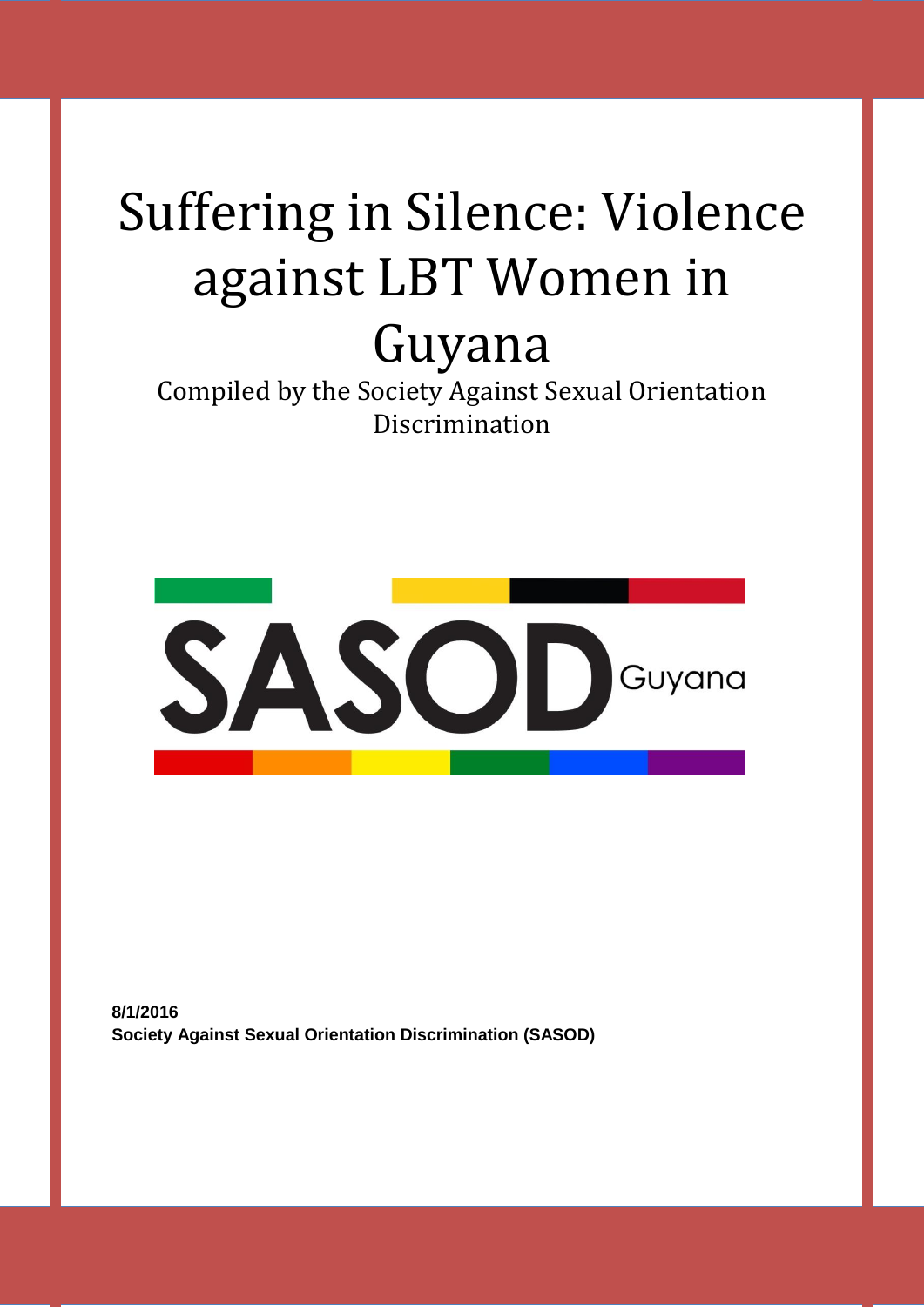# **Table of Contents**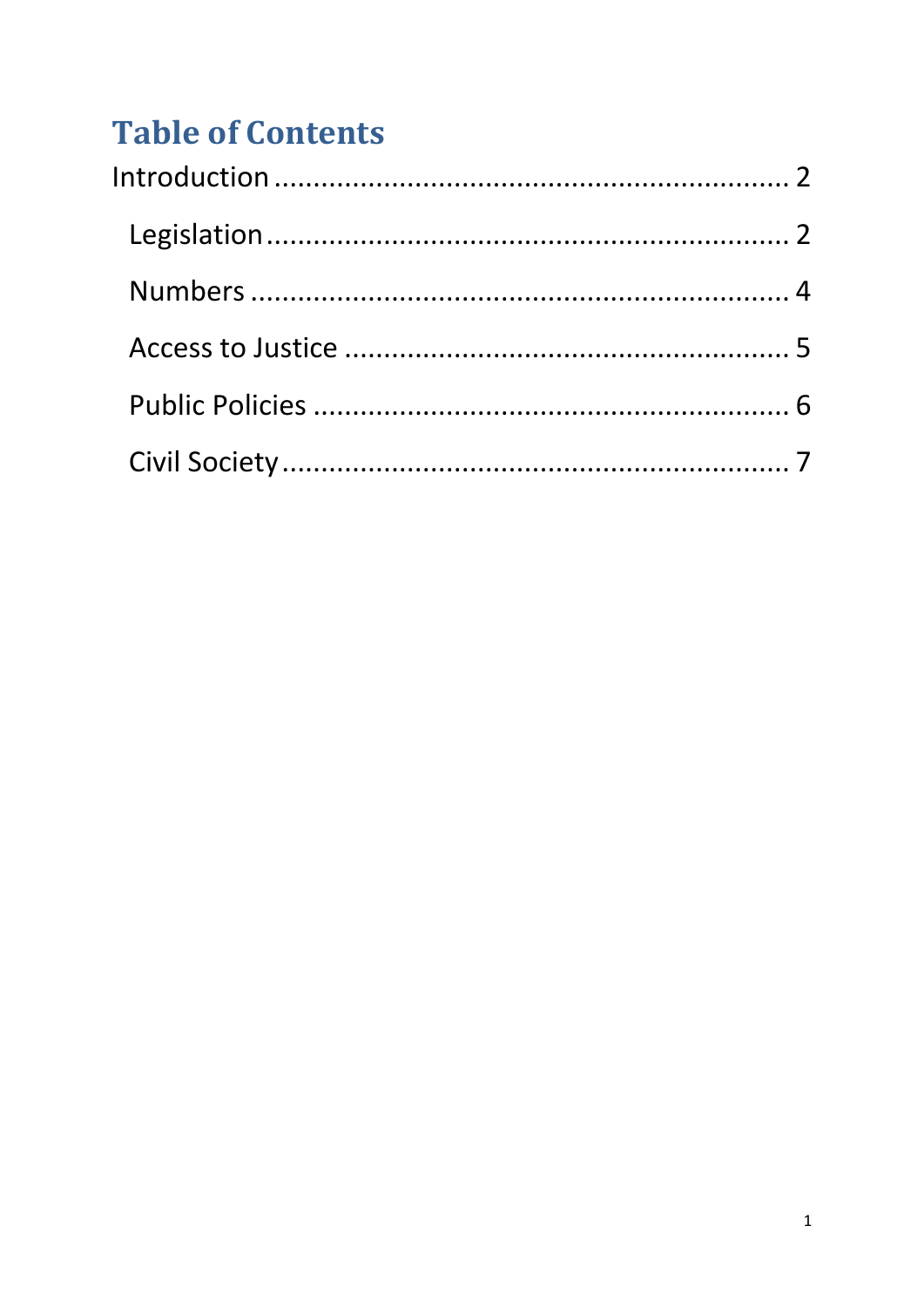# <span id="page-2-0"></span>**Introduction**

The author of this report is the Society Against Sexual Orientation Discrimination (SASOD), a Guyana based, non-governmental organization and movement dedicated to leading change, educating and serving communities to end discrimination based on sexual orientation and gender identity in Guyana. SASOD is also actively involved in similar rightsbased civil society networks in the Caribbean, Latin America and the Americas region.

This report serves to inform the Inter-American Convention on the Prevention, Punishment, and Eradication of Violence against Women, known as the Convention of Belém do Pará, of areas where Guyana is failing to comply with its obligations under the Convention to respect and protect the human rights of women, especially lesbian, bisexual and transgender (LBT) women. It concludes with recommendations of matters that we urge the Committee of Experts to put forward to the Government of Guyana.

Inter-American Convention on the Prevention, Punishment, and Eradication of Violence against Women affirms that violence against women constitutes a violation of their human rights and fundamental freedoms, and impairs or nullifies the observance, enjoyment and exercise of such rights and freedoms.

In the past year, the Government of Guyana has made several pronouncements supporting respect and protection of the human rights of lesbian, gay, bisexual, transgender and intersex (LGBTI) people. However, the Government of Guyana has not taken any actions on LGBTI rights in the significant areas of law and policy where considerable work is required in order for Guyana to meet its obligations under the Convention of Belém do Pará.

LBT women in Guyana experience harassment on the street and in their homes. Women are often targeted for harassment because they dress against gender norms. Verbal harassment is common for LBT persons, and many have also reported threats of violence and sexual harassment. LBT persons are subject to pressure from their families because of their sexual orientation or gender identity. They may be forced to conceal their sexual orientation or enter into sham relationships. Such discrimination is a product of stereotyped gender roles, which the Government of Guyana has failed to combat.

The purpose of this report is to highlight the widespread and systematic human rights violations experienced by LBT women in Guyana.

SASOD calls upon the Committee of Experts to recommend immediate and decisive action on the part of the Government of Guyana so that all women, regardless of sexual orientation or gender identity, may enjoy their basic human rights.

# <span id="page-2-1"></span>**Legislation**

**.** 

The Constitution of Guyana<sup>1</sup> has enshrined within it the principles of equality and nondiscrimination. The constitution prohibits discrimination on the basis of sex, gender, race, place of origin, political opinions, colour or creed. However, it does not expressly prohibit discrimination on the grounds of sexual orientation and gender identity.

<sup>&</sup>lt;sup>1</sup> Constitution of Guyana. Article 149A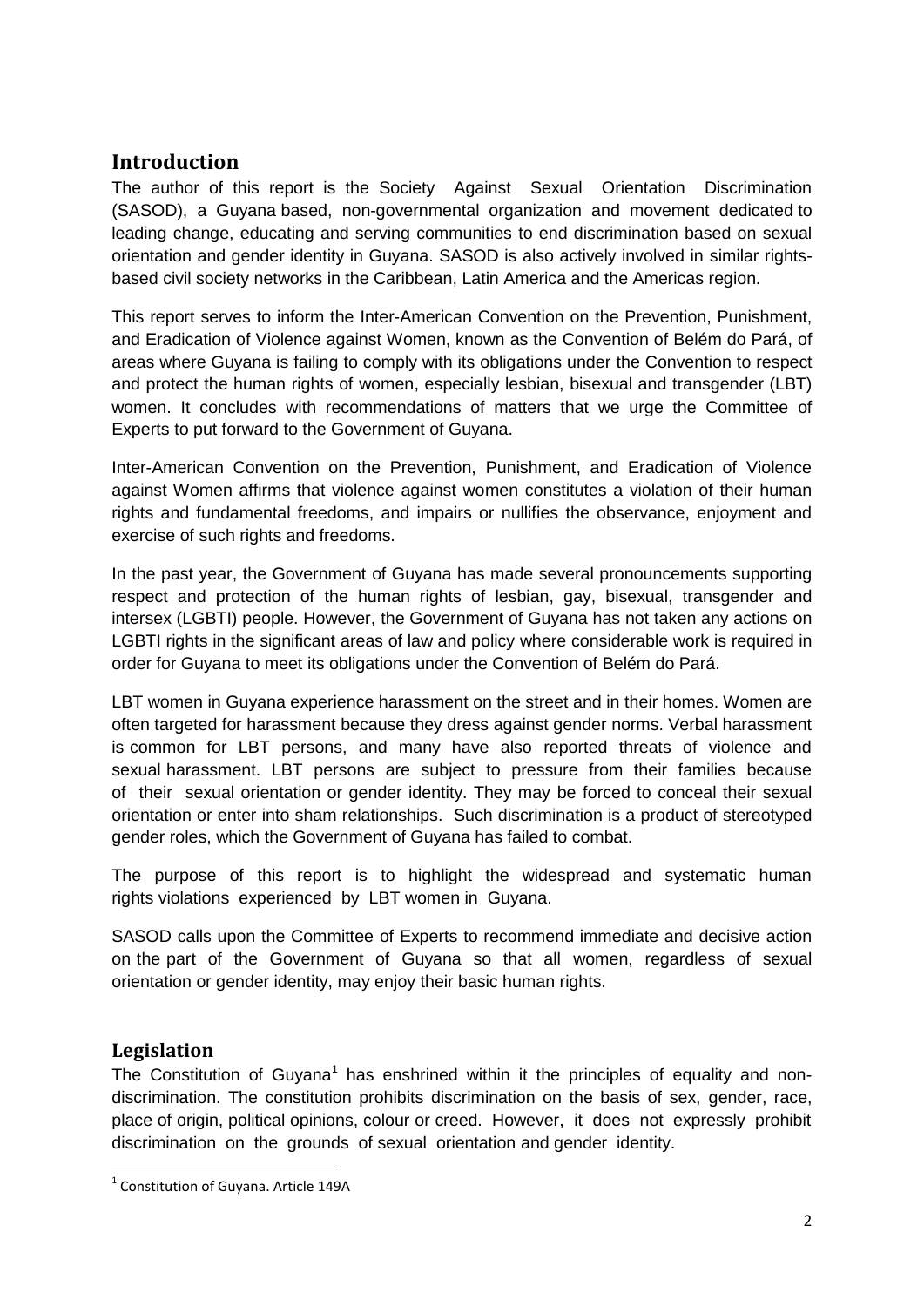Guyana has signed on to a number international human rights treaties. As it relates to violence against women, Guyana is a signatory to the Inter-American Convention on the Prevention, Punishment, and Eradication of Violence against Women, known as the Convention of Belém do Pará, and the Convention on the Elimination of all Forms of Violence Against Women CEDAW). Seven human rights treaties, including the Convention of Belem do Para and CEDAW, are directly incorporated into Guyana"s Constitution through Article 154A.

Inter-American Convention on the Prevention, Punishment, and Eradication of Violence against Women affirms that violence against women constitutes a violation of their human rights and fundamental freedoms, and impairs or nullifies the observance, enjoyment and exercise of such rights and freedoms. Despite these provisions, the Government of Guyana has taken no steps to repeal laws that discriminate against LBT women or to modify cultural attitudes that lead to climates of fear, harassment, violence and discrimination.

There are two key pieces of legislation that address violence against women in Guyana - Domestic Violence Act 1996 and the Sexual Offences Act 2010.These laws are considered very progressive laws; however, there are serious problems with the enforcement of these laws. There are extremely high levels of violence in general, and violence against women, in particular, in Guyanese society; violence affecting LBT women is particularly horrendous because there is no legislation that specifically protects LBT women from the onslaught of discrimination, abuse and targeted violence that in some cases leads to death.

Though the Domestic Violence Act and the Sexual Offences Act are modern and gender neutral, there is no data on how they have been applied in practice in LBT women"s settings. Conversely, discriminatory laws against cross-dressing infringe particularly on the rights of transgender women. There have been several prosecutions in recent years where transgender women have been imprisoned and fined.

One of the main challenges with regards to the present legislation in Guyana is the issue of conflicting laws. There are laws on the books that criminalize same-sex intimacy and crossdressing but there is a gender-neutral Domestic Violence Act and a Domestic Violence Policy<sup>2</sup> which clearly states that homophobia is an impediment to service provision for sexual and gender minorities.

Under section 153 (1) (xlvii) of the Summary Jurisdiction (Offences) Chapter 8:02, crossdressing is listed as a minor offense carrying a fine. In February 2009, seven transgender persons were convicted of the 1893 summary offence of "being a man" and wearing "female" attire in a public way or public place, for an improper purpose. In February 2010, a case was filed challenging the archaic cross-dressing law, stating that is inconsistent with the Constitution of Guyana. In September 2013, acting Chief Justice Ian Chang, sitting as the Constitutional Court, ruled that cross-dressing is not a crime, unless done for from an ― "improper purpose." The term ― "improper purpose" ― used in the legislation is neither defined in the statute nor by the Chief Justice's decision. The decision also does not indicate what improper purpose(s) gave rise to the arrests in the February 2009 crackdown.

**.** 

<sup>&</sup>lt;sup>2</sup> UN Women, Global Database on Violence Against Women: [http://www.evaw-global](http://www.evaw-global-database.unwomen.org/en/countries/americas/guyana/2008/national-policy-on-domestic-violence-2008-2013)[database.unwomen.org/en/countries/americas/guyana/2008/national-policy-on-domestic-violence-2008-](http://www.evaw-global-database.unwomen.org/en/countries/americas/guyana/2008/national-policy-on-domestic-violence-2008-2013) [2013](http://www.evaw-global-database.unwomen.org/en/countries/americas/guyana/2008/national-policy-on-domestic-violence-2008-2013)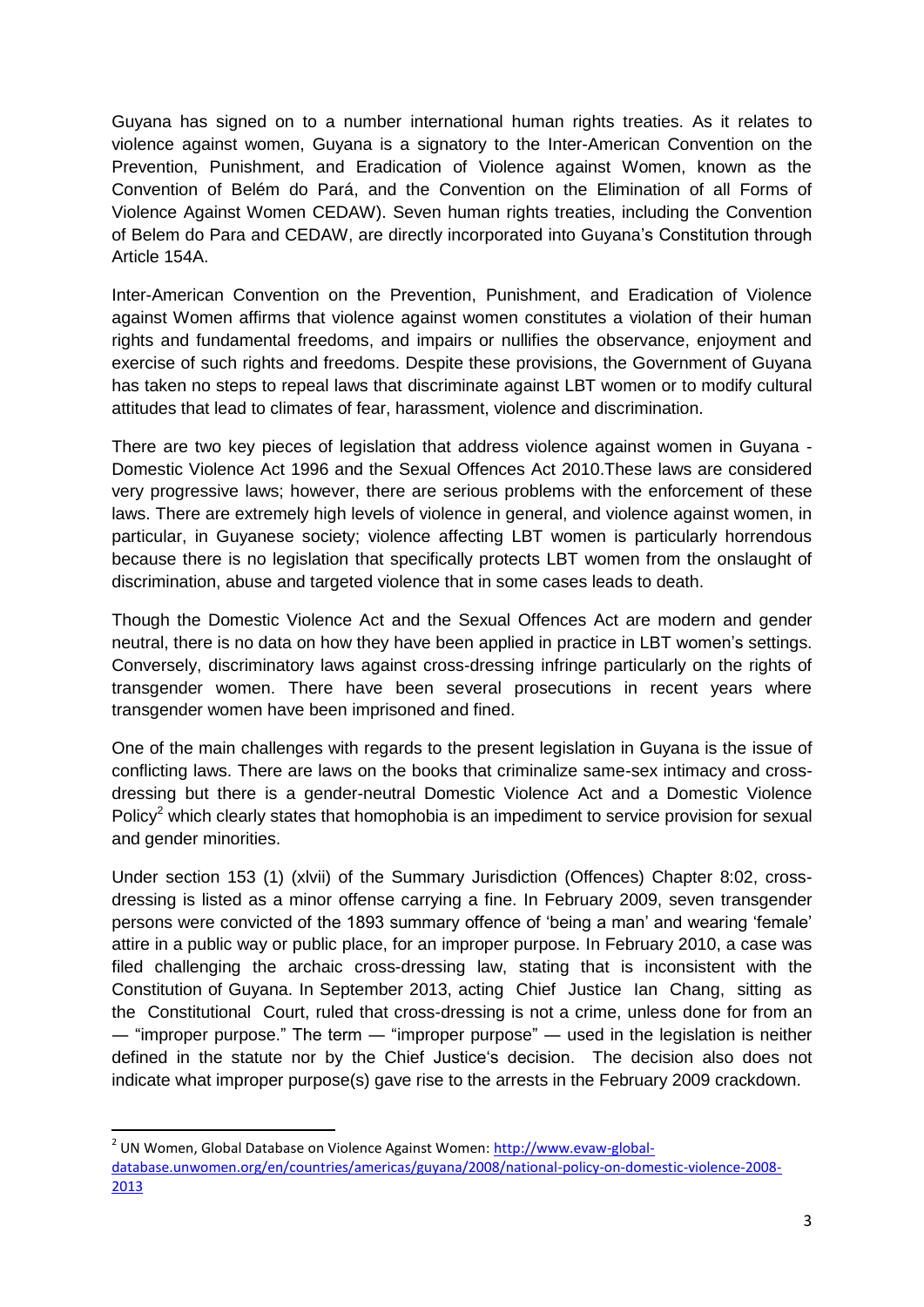The litigants filed an appeal with Guyana"s Court of Appeal in October 2013. A hearing date was set for July 13, 2016 but postponed to October 17, 2016, to allow the State more time to file their arguments. $3$ 

The vagaries of this vague language were seen as recently as March 2016<sup>4</sup>, when a magistrate cited the cross-dressing law to explain why he would not allow transgender women to appear in court wearing women"s clothing. Many were puzzled that going to court could be seen as an "improper purpose". Twinkle Kissoon, a transgender woman who had first-hand experience of this treatment from a magistrate, described it as a violation of her human rights and said, "If I respect the magistrate on his bench, I do think the magistrate should also respect me as a human being."

In terms of protection from violence, the state recognizes that the laws need to serve persons of all genders, but at the same time, the presence of these archaic laws further propel the stigma and discrimination which lead to targeted violence and hate crimes.

The absence of a specific prohibition on sexual orientation and gender identity discrimination within the Prevention of Discrimination Act 1997 leaves LGBTI persons open to discrimination with impunity in the workplace, allows employers to refuse to hire someone who identifies as a LGBTI person, to harass or otherwise discriminate against them during their recruitment and/or employment, or to terminate their employment on these grounds, with essentially no consequences under the law.

Many LGBTI Guyanese who are open about their sexual orientation or gender identity at work regularly face discrimination. In "Sade's Story"  $-$  a documentary<sup>5</sup> about the working experiences of a transgender woman, she noted that it was extremely difficult for her to obtain work, and when she did, she was grossly underpaid and faced discrimination. Travelling to her place of work was impeded by the transphobic abuse and violence she faced on a daily basis when utilizing public transportation in the capital city, Georgetown.

Social stigma and the inability to obtain and retain employment with their authentic gender identity has also led many transgender Guyanese to resort to sex work, which significantly exposes them to violence as they ply their trade on the streets at night.

#### <span id="page-4-0"></span>**Numbers**

**.** 

Generally, the threshold for the reporting of violence is very low, although there has been increased awareness and educational campaigns. There is a severe lack of data about violence affecting the LBT women; in the instances where data is captured, it is not disaggregated into sexual orientation or gender identity. The absence of data is a huge challenge because to effectively address the issue we would need to be aware of the extent of the problem. Information is commonly not being recorded by government agencies.

<sup>3</sup> <http://sasod.org.gy/sasod-blog-cross-dressing-appeal-put-down-until-october>

<sup>&</sup>lt;sup>4</sup> Stabroek News, March 22, 2016: [http://www.stabroeknews.com/2016/news/stories/03/22/magistrate](http://www.stabroeknews.com/2016/news/stories/03/22/magistrate-accused-discrimination-barring-crossdressing-court/)[accused-discrimination-barring-crossdressing-court/](http://www.stabroeknews.com/2016/news/stories/03/22/magistrate-accused-discrimination-barring-crossdressing-court/)

<sup>&</sup>lt;sup>5</sup> SASOD's YouTube channel: [https://youtu.be/DtrgJU5t\\_Ds](https://youtu.be/DtrgJU5t_Ds)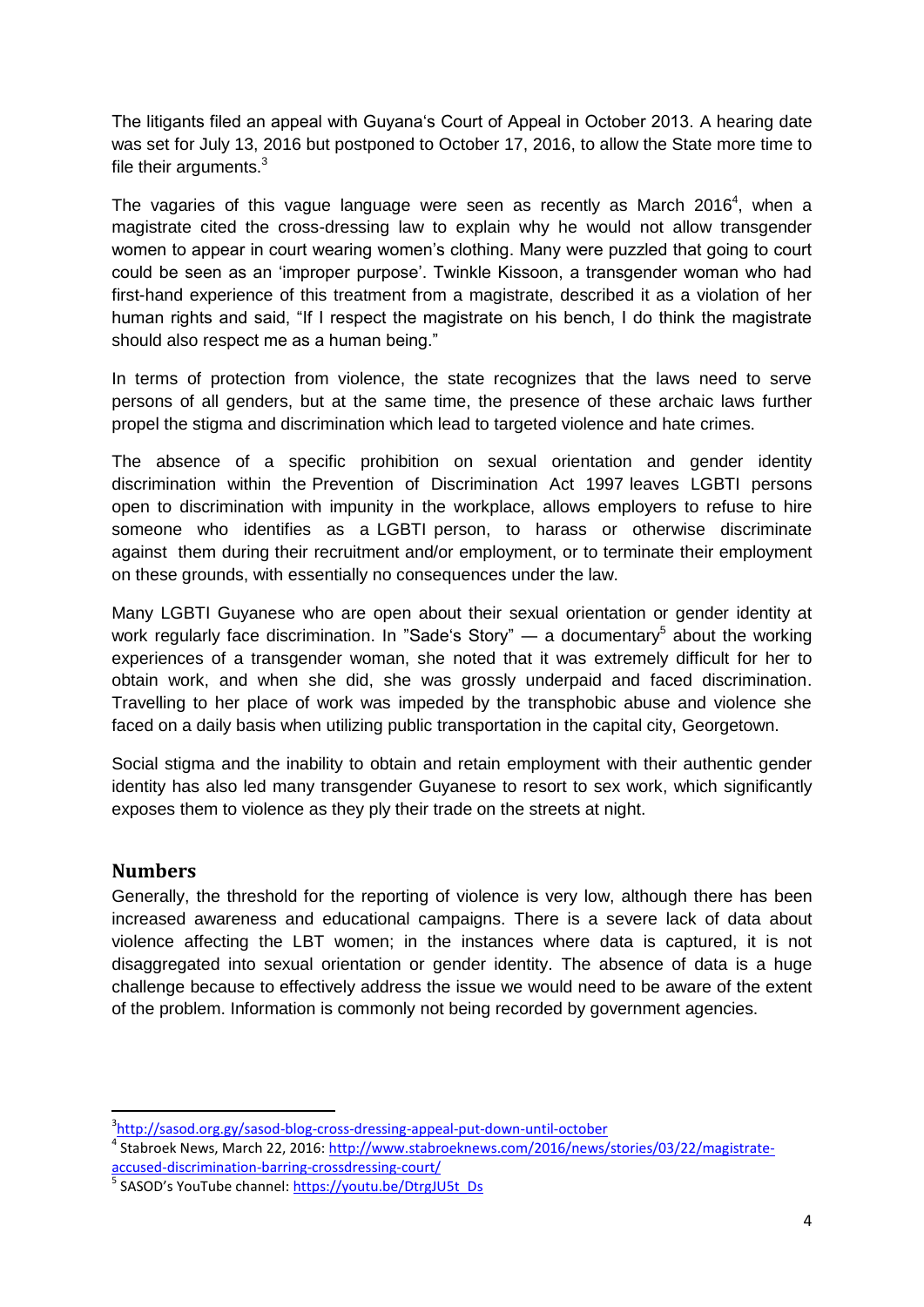During the period 2014 – 2015, the media reported at least seven transgender women having suffered physical violence in the public sphere. In April, 2014<sup>6</sup>, four transgender women were attacked with pellets by persons in a passing minibus. The matter is still to be resolved. In July 2014<sup>7</sup>, two transgender women were murdered by the intimate partner of another transgender woman, the partner later committed suicide. In July 2015<sup>8</sup>, a transgender sex worker was murdered by a client. This case is still to be settled, but is moving at a faster pace than most cases involving transgender persons. In December 2015<sup>9</sup>, a transgender woman committed suicide after alleged incidents of abuse from her partner.

<span id="page-5-0"></span>While there is no national mechanism documenting incidents of violence affecting LBT women, SASOD has a discrimination reporting system that tracks incidents of discrimination and violence.

# **Access to Justice**

A substantial hindrance to the access of justice for LBT women is stigma –there is the stigma of saying that your partner abuses you and then there is the stigma of being LBT in Guyana. At a "Lunch Talk" Session hosted by SASOD in November 2015 on "Barriers to Accessing Services for Intimate Partner Violence<sup>10</sup>, Attorney-at-Law, Ayana McCalman noted that, "stigma hinders access to services, protection from violence and other forms of discrimination."

The police are extremely discriminatory in responding to cases of violence reported by LBT women. Between 2014 – 2015, SASOD has documented five separate cases where women have either been refused assistance or positively discriminated against by the police on the basis of their sexual orientation and/or gender identity. In three cases, the interviewees stated that the police had positively failed to investigate a homophobic crime when reported. In one instance, the individual described how members of the police force actually attempted to intimidate her and to solicit bribes and sexual favours. One participant explained, "I was attacked once for being gay and reported it to them [the police] - they told me to change my lifestyle."

Others described discriminatory treatment at the hands of police specifically because of their sexual orientation. Acts include unjust detention and being disallowed access to a partner who was in police custody.

Intimate partner violence (IPV) is a serious, often invisible issue faced by LBT women. However, due to homophobia(s) in the police force and laws against cross-dressing which discriminate against transgender people, abusive persons in LBT relationships are

 6 Stabroek News, April 24, 2014: [http://www.stabroeknews.com/2014/news/stories/04/24/shooters-trying](http://www.stabroeknews.com/2014/news/stories/04/24/shooters-trying-settle-sex-workers-drive-attack/)[settle-sex-workers-drive-attack/](http://www.stabroeknews.com/2014/news/stories/04/24/shooters-trying-settle-sex-workers-drive-attack/)

<sup>&</sup>lt;sup>7</sup> Stabroek News, July 21, 2014: [http://www.stabroeknews.com/2014/news/stories/07/21/jilted-man](http://www.stabroeknews.com/2014/news/stories/07/21/jilted-man-murders-two-kills/)[murders-two-kills/](http://www.stabroeknews.com/2014/news/stories/07/21/jilted-man-murders-two-kills/)<br><sup>8</sup> Stebreek News

Stabroek News, July 2015: [http://www.stabroeknews.com/2015/news/stories/07/23/trans-sex-worker-shot](http://www.stabroeknews.com/2015/news/stories/07/23/trans-sex-worker-shot-dead-on-carmichael-st/)[dead-on-carmichael-st/](http://www.stabroeknews.com/2015/news/stories/07/23/trans-sex-worker-shot-dead-on-carmichael-st/)

<sup>9</sup> Guyana Times, December 8, 2015: [http://www.guyanatimesgy.com/2015/12/08/transgender-sex-worker](http://www.guyanatimesgy.com/2015/12/08/transgender-sex-worker-commits-suicide/)[commits-suicide/](http://www.guyanatimesgy.com/2015/12/08/transgender-sex-worker-commits-suicide/)

<sup>&</sup>lt;sup>10</sup> Kaieteur News, December 6, 2015: [http://www.kaieteurnewsonline.com/2015/12/06/intimate-partner](http://www.kaieteurnewsonline.com/2015/12/06/intimate-partner-violence-is-hot-button-issue-in-recent-lunch-talk-session/)[violence-is-hot-button-issue-in-recent-lunch-talk-session/](http://www.kaieteurnewsonline.com/2015/12/06/intimate-partner-violence-is-hot-button-issue-in-recent-lunch-talk-session/)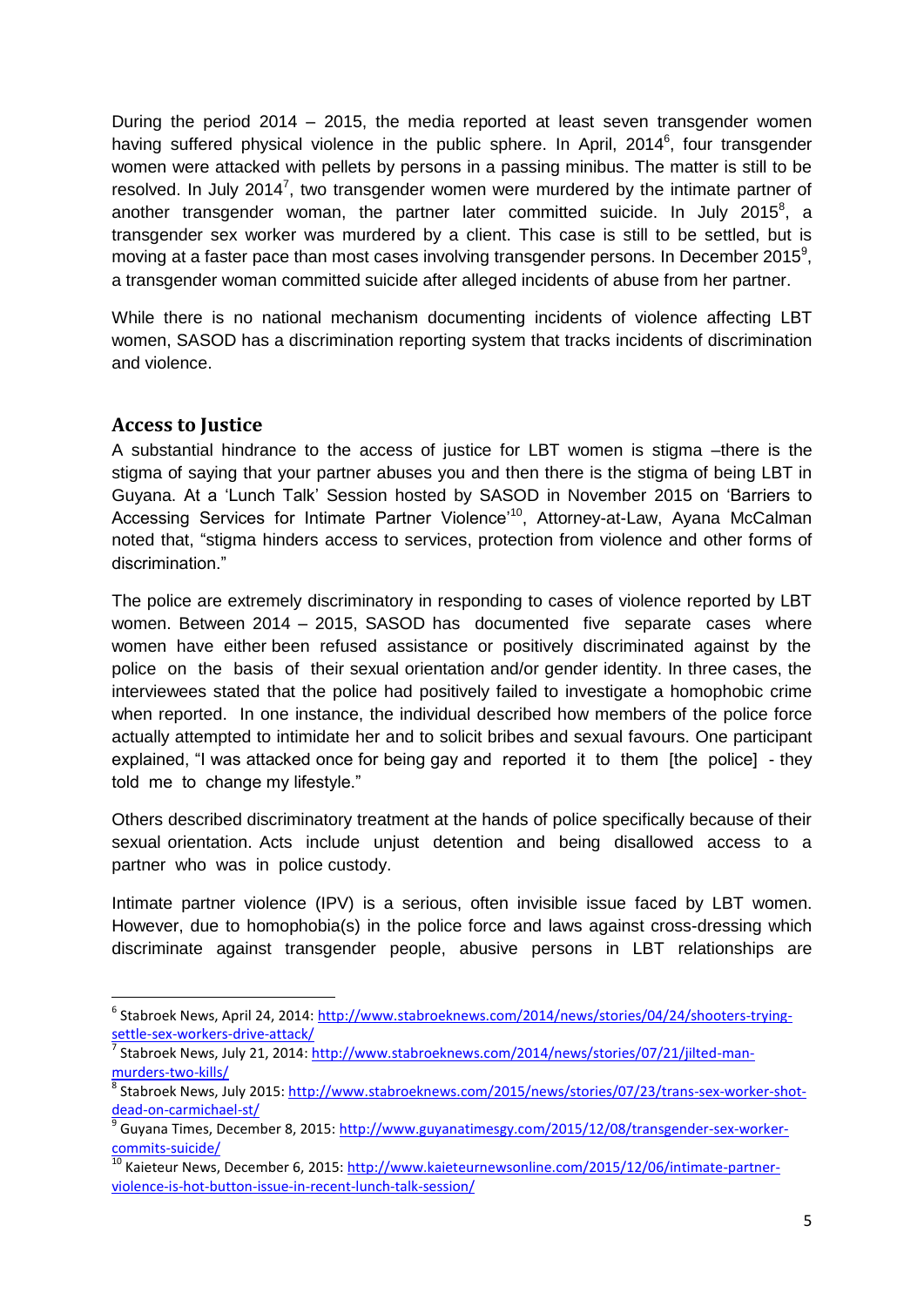emboldened by these barriers which prevent their partners from reporting these acts of violence.

Lesbian and bisexual women seldom report incidents of violence for fear of stigma and discrimination. . Because of negative socio-cultural attitudes towwards LBT people, there have been documented incidents of police intimidation, detention, and the failure to investigate homophobic assaults.

In the years 2014 to 2015, two of the numerous cases of violence - hate crimes, against LBT women made its way into the court system. The cases are yet to be resolved.

#### <span id="page-6-0"></span>**Public Policies**

Nationally, there is the Sexual Offences and Domestic Violence Unit<sup>11</sup> commissioned by the Ministry of Social Protection. The Unit aims to increase reporting of cases of abuse, investigation and prosecution of sexual and domestic violence and provide data analysis on trends and patterns of sexual and domestic violence in Guyana. Prior to the commissioning of this Unit, the Women"s Affair Bureau and the Women and Gender Equality Commission were created to address issues of women"s rights and gender equality. The Women and Gender Equality Commission is one of the four rights-based constitutional commissions that are connected to the Human Rights Commission. The main objective of the Women and Gender Equality Commission is to promote the national recognition and acceptance that women"s rights are human rights; that the attainment of gender equality is to be respected and protected. The Women and Gender Equality Commission is most proactive in discussing and highlighting issues affecting LBT women. The national budgets for addressing violence are inadequate compared to the levels of violence in the country.

The lack of government policies and programmes to foster inclusion of LGBT people perpetuates violence and exclusion of LBT girls and women. There are no public policies to counter discrimination against LBT women. While no laws or policies specifically prevent LBT persons from accessing education, many LBT Guyanese report leaving the education system prematurely for fear of continued discrimination and bullying, thereby preventing them from practically realising their right to education and opportunities to live fully as productive members of society. Moreover, intolerance of LBT students is widespread in the education system, resulting in LBT students facing harassment, violence and discrimination at the hands of peers, and even sometimes by teachers and school administrators. In the SASOD-produced documentary titled "Jessica's Journey"<sup>12</sup>,a young transgender woman recounts her brutal experiences of transphobic bullying at school in Guyana. As a result of discrimination, LBT students, particularly transgender students, often become detached from others and lose interest in their studies and in learning generally, which may result in a high dropout rate. While interviewing transgender youth for the 2014 ―"Stand Against Transphobia" photo-exhibition, many said to SASOD"s Ulelli Verbeke that they were forced to discontinue their education because of family and societal discrimination and violence. The exclusion that LBT girls face in the education

**.** 

<sup>&</sup>lt;sup>11</sup> Inews Guyana, March 7, 2016: [http://www.inewsguyana.com/domestic-violence-unit-commissioned-with](http://www.inewsguyana.com/domestic-violence-unit-commissioned-with-canadian-support/)[canadian-support/](http://www.inewsguyana.com/domestic-violence-unit-commissioned-with-canadian-support/)

<sup>12</sup> Available from SASOD.